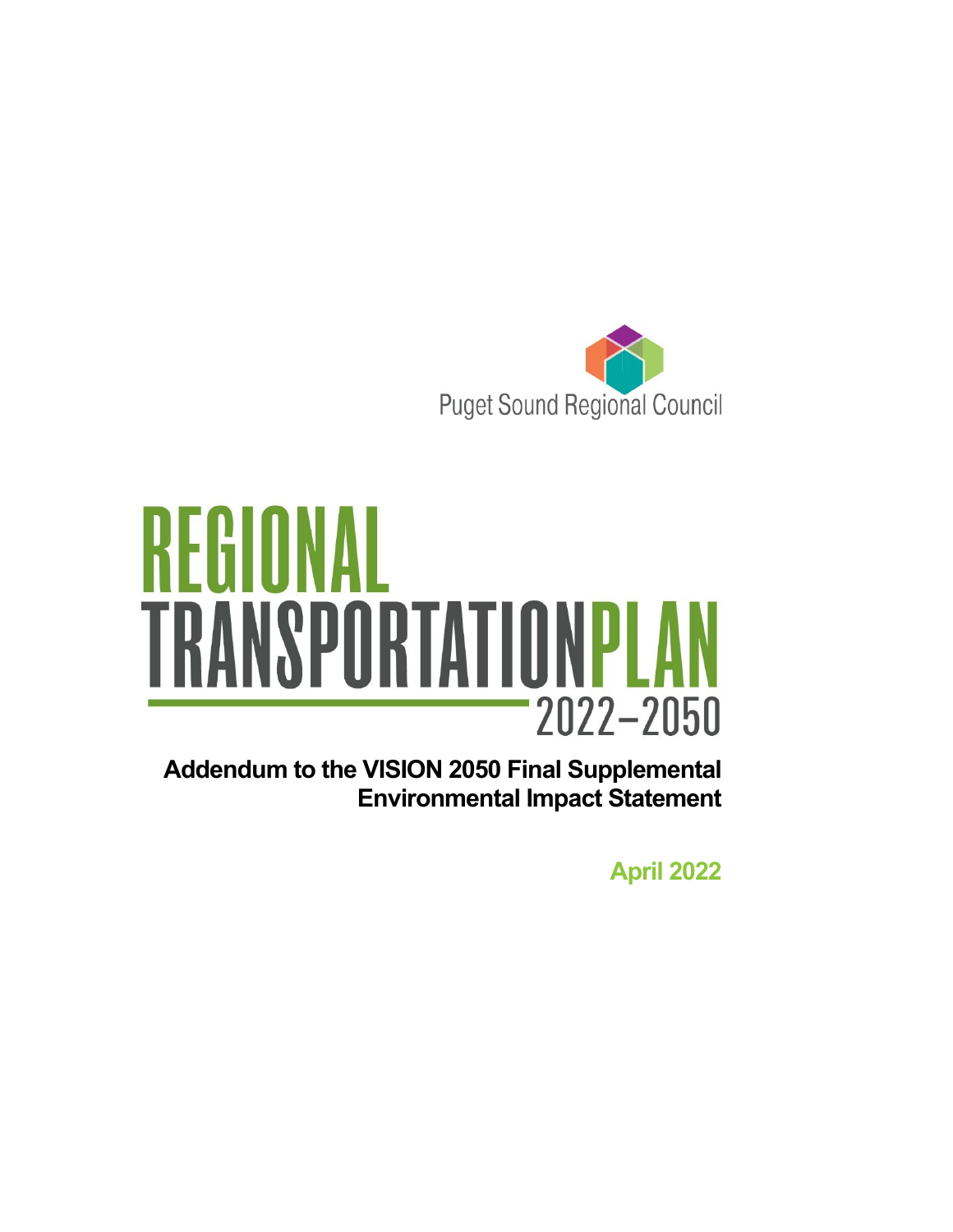

1011 WESTERN AVENUE, SUITE 500 \\\ SEATTLE, WA 98104 · 1035 \\\ psrc.org \\\ 206 · 464 · 7090

April 7, 2022

Dear Members of the Puget Sound Regional Council and Interested Parties:

The General Assembly of the Puget Sound Regional Council (PSRC) is scheduled to consider an updated Regional Transportation Plan for King, Kitsap, Pierce, and Snohomish counties on May 26, 2022. The updated Regional Transportation Plan (RTP) includes information updated since the last RTP adopted in 2018, including current information from demographic, transportation, and air quality forecasts and analysis tools; an updated financial strategy; and a revised project list. In 2020, PSRC adopted VISION 2050, the region's plan for growth, which informs the RTP. The 2022 Regional Transportation Plan is the subject of this Addendum to the Final Supplemental Environmental Impact Statement for VISION 2050. The draft RTP and all supporting documents are available online at psrc.org and from the Puget Sound Regional Council's Information Center at 206-464-7532.

Sincerely,

Erika Harris, AICP SEPA Responsible Official Puget Sound Regional Council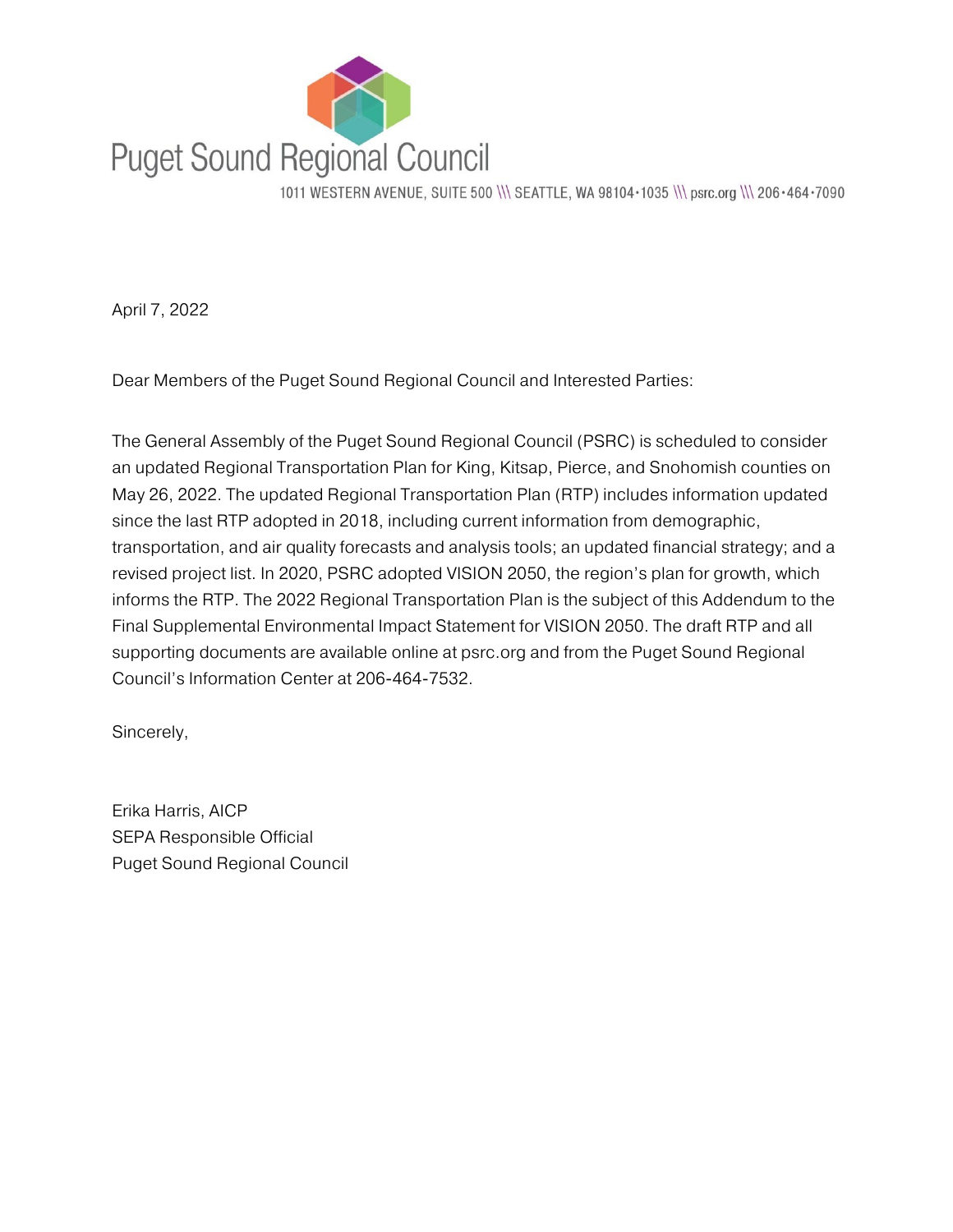Puget Sound is a part of a larger area that has been the traditional aboriginal territory of the Coast Salish peoples, who live around the Salish Sea in what is now Washington State and the Canadian province of British Columbia. The Coast Salish Tribes have lived here since time immemorial and while each tribe is unique, all share in having a deep historical connection and legacy of respect for the land and natural resources. These sovereign tribal nations enrich the region through environmental stewardship, cultural heritage, and economic development, and collaborate with local governments to shape the region's future.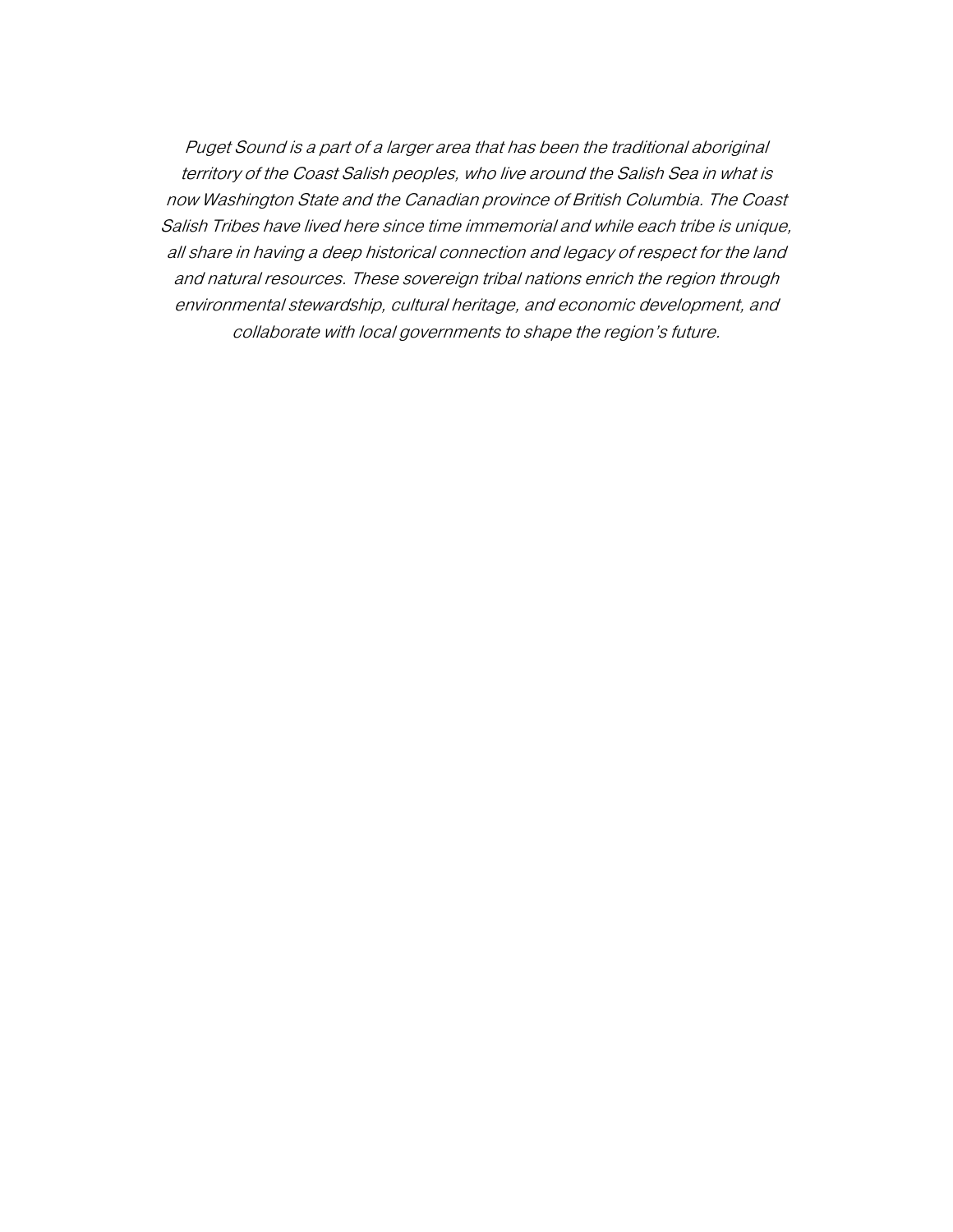### Fact Sheet

#### Description of Proposal:

The Puget Sound Regional Council (PSRC) is updating the Regional Transportation Plan, last adopted in 2018. The Regional Transportation Plan extending from 2022–2050 (RTP) is intended to reflect changes in the region and to support the adopted VISION 2050 Regional Growth Strategy and economic objectives through an integrated mobility, environmental, and financial strategy. This document is an addendum to PSRC's VISION 2050 Final Supplemental Environmental Impact Statement (Final SEIS). The purpose of this addendum is to summarize the project additions and changes included in the RTP, to discuss the potential environmental impacts associated with the updates, and to identify any differences in impacts from what was identified in the VISION 2050 Final SEIS. This addendum is being prepared pursuant to the provisions of Washington Administrative Code (WAC) 197-11-706, WAC 197-11-625 and WAC 197-11-600(4)(c) and (e) as it adds analysis and information about the updated RTP but does not substantially change the analysis of adverse environmental impacts contained in the VISION 2050 Final SEIS.

The potential environmental impacts of the RTP are anticipated to be within the levels identified and analyzed in the VISION 2050 Final SEIS. Project-level environmental review will be conducted for each individual project, as appropriate.

This addendum complies with the State Environmental Policy Act (SEPA) rules under Revised Code of Washington 43.21C and WAC 197-11.

#### Lead Agency and Source of Proposal:

Puget Sound Regional Council

1011 Western Avenue, Suite 500

Seattle, Washington 98104

206-464-7090 • psrc.org

Contact: Puget Sound Regional Council Information Center • 206-464-7532 • info@psrc.org

SEPA Responsible Official: Erika Harris, AICP, Puget Sound Regional Council

#### Authors and Principal Contributors:

| <b>Puget Sound Regional Council</b> | Parametrix, Inc.          |
|-------------------------------------|---------------------------|
| 1011 Western Avenue, Suite 500      | 719 2nd Avenue, Suite 200 |
| Seattle, Washington 98104           | Seattle, Washington 98104 |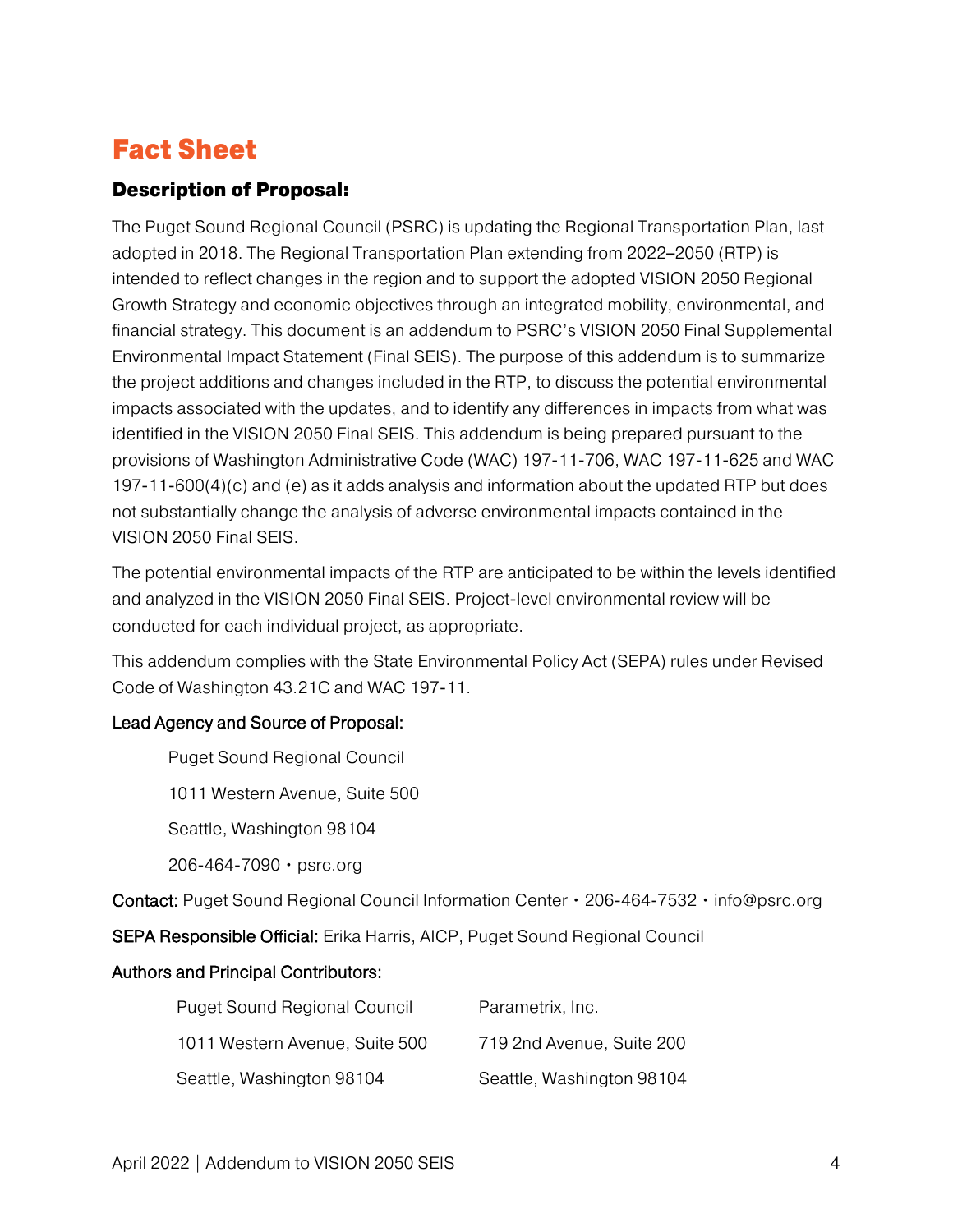Licenses Required: No licenses are required.

#### Documents for SEPA Compliance:

VISION 2050 Final Supplemental Environmental Impact Statement, March 18, 2020 Regional Transportation Plan Final EIS 2018 Addendum, April 2018 Regional Transportation Plan Final EIS 2014 Addendum, April 3, 2014 Regional Transportation Plan Final EIS Addendum, May 7, 2012 Regional Transportation Plan Final EIS, March 19, 2010 Regional Transportation Plan Draft EIS, May 29, 2009

### Scheduled Adoption Date of the 2022-2050 Regional Transportation Plan by PSRC's General Assembly: May 26, 2022.

#### Location of Document:

| Available online at:              | Copies available from:                                    |  |
|-----------------------------------|-----------------------------------------------------------|--|
| https://www.psrc.org/our-work/rtp | <b>Puget Sound Regional Council</b><br>Information Center |  |
|                                   | 1011 Western Avenue, Suite 500                            |  |
|                                   | Seattle, Washington 98104                                 |  |
|                                   | 206-464-7532                                              |  |

Cost of Document to the Public: No cost for individual copies.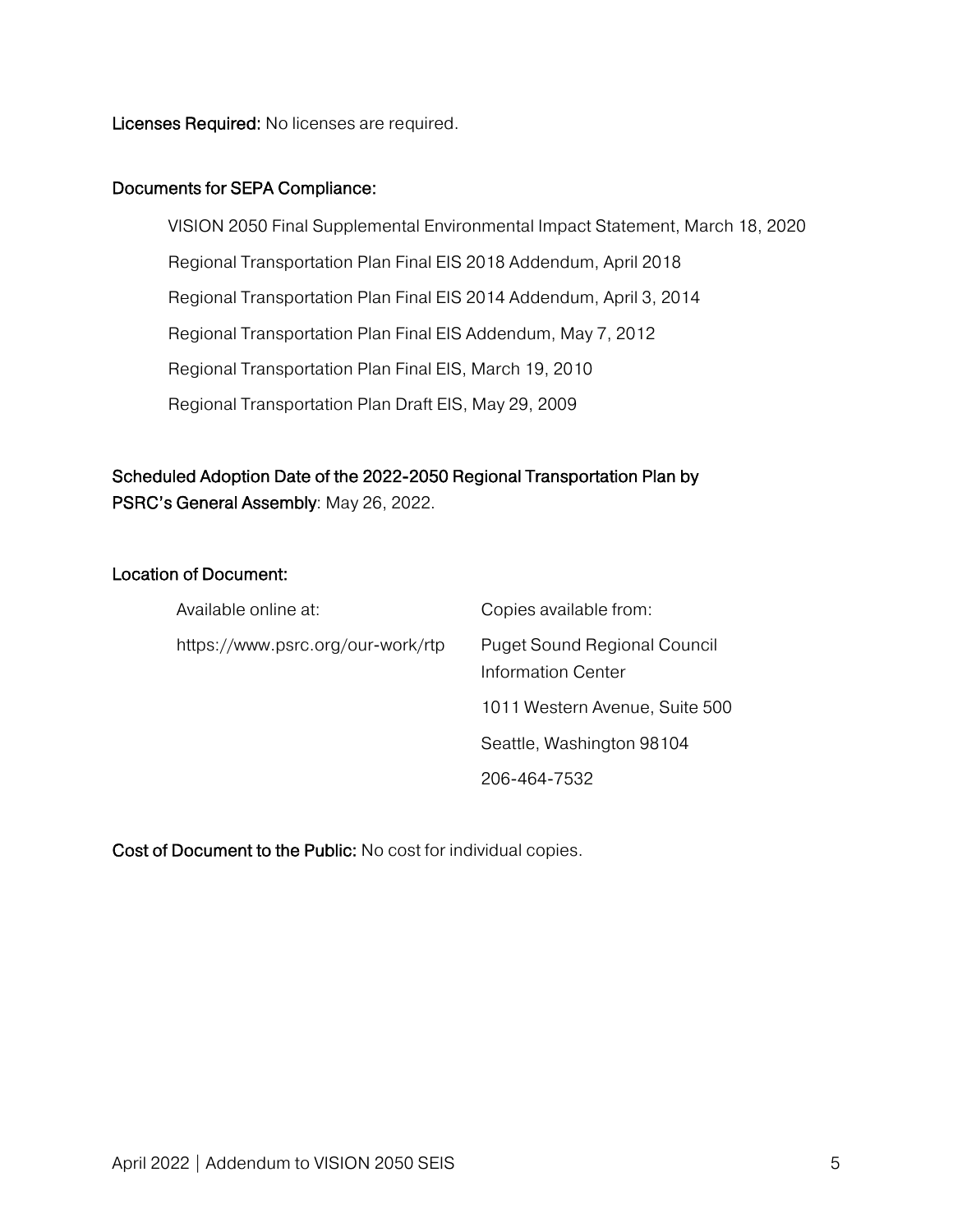# **Table of Contents**

## **List of Tables**

## **List of Attachments**

| Attachment A – New Projects Added to the RTP                   |
|----------------------------------------------------------------|
| Attachment B – Canceled Projects Removed from the RTP          |
| Attachment C – Projects With a Change to Financial Plan Status |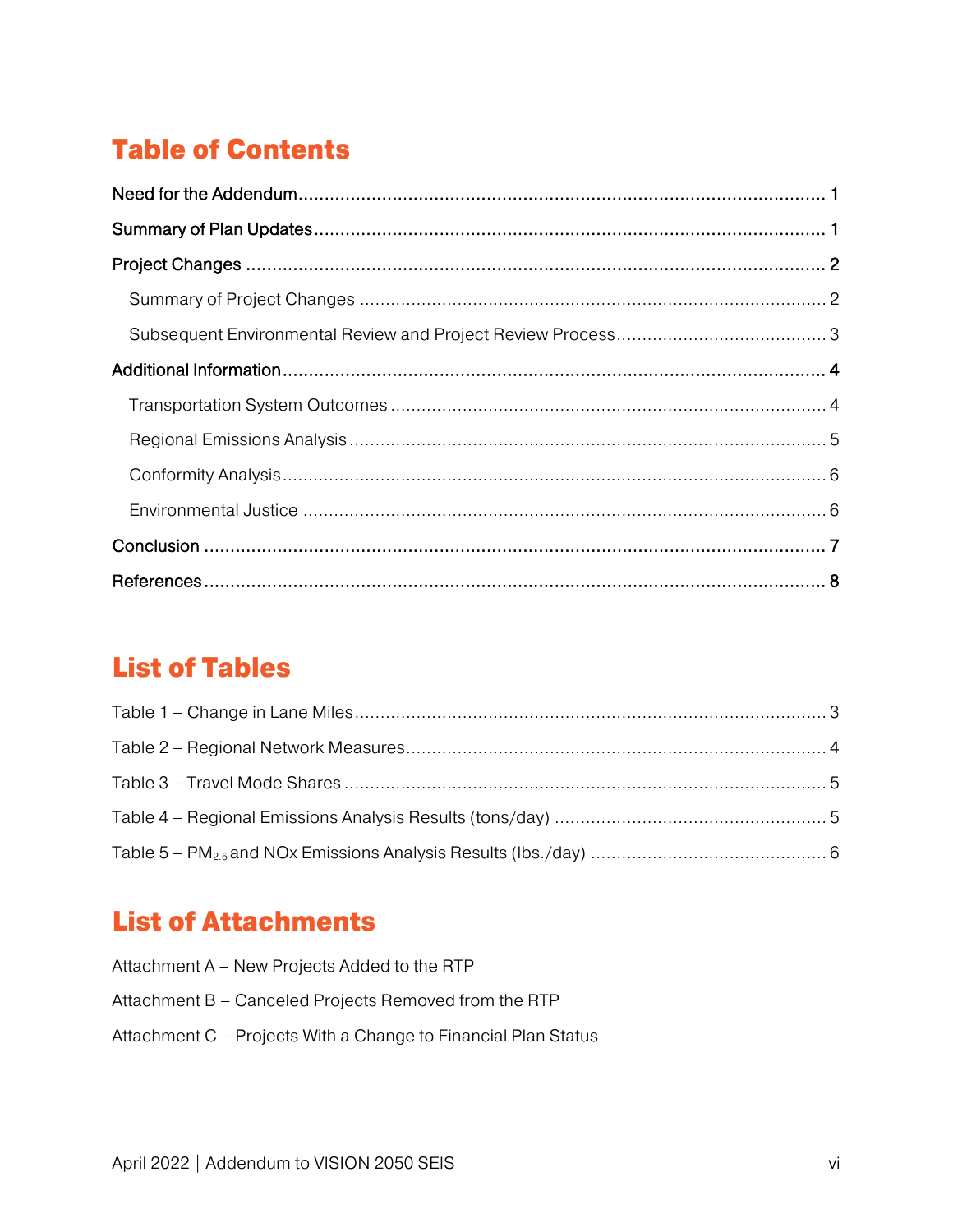## Acronyms and Abbreviations

| <b>CO</b>         | carbon monoxide                             |
|-------------------|---------------------------------------------|
| CO <sub>2</sub> e | carbon dioxide equivalent                   |
| EPA               | <b>Environmental Protection Agency</b>      |
| <b>FEIS</b>       | Final Environmental Impact Statement        |
| MOVES3            | Motor Vehicle Emission Simulator            |
| $NO_{x}$          | nitrous oxides                              |
| <b>PM</b>         | particulate matter                          |
| <b>PSRC</b>       | <b>Puget Sound Regional Council</b>         |
| <b>RTP</b>        | Regional Transportation Plan                |
| <b>SEIS</b>       | Supplemental Environmental Impact Statement |
| <b>SEPA</b>       | <b>State Environmental Policy Act</b>       |
| <b>WAC</b>        | Washington Administrative Code              |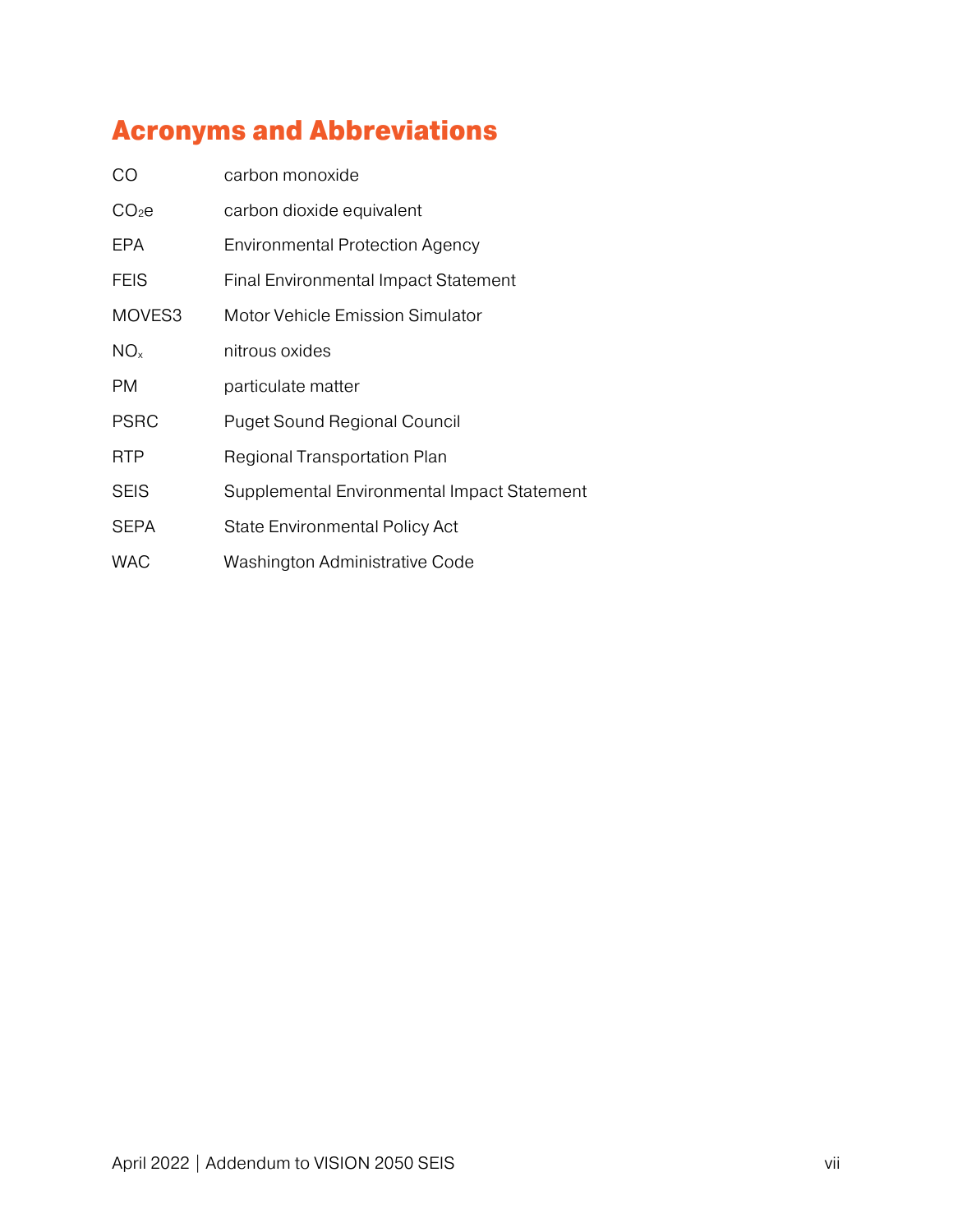## <span id="page-7-0"></span>Need for the Addendum

The Regional Transportation Plan (RTP) for the central Puget Sound region (then called Transportation 2040) was adopted in May 2010 following the preparation and review of a planlevel State Environmental Policy Act (SEPA) Final Environmental Impact Statement (FEIS) (PSRC 2010). In May 2012, an addendum to the FEIS was adopted analyzing amendments to the plan to include new, modified, or deleted projects proposed since 2010 (PSRC 2012). Two additional addenda to the FEIS were adopted in April 2014 and April 2018 as part of the required 4-year updates to the plan (PSRC 2014, 2018).

The federal government and Washington State require regional transportation planning organizations and metropolitan planning organizations, such as the Puget Sound Regional Council (PSRC), to review and update regional transportation plans every 4 years. The required 2022 update of the RTP reflects changes since the plan was last adopted in April 2018 and responds to the priorities and growth strategy in VISION 2050 (PSRC 2020). The Draft Regional Transportation Plan (RTP) (PSRC 2022) also includes changes to the project list and updates to the financial strategy.

The additional information included in this addendum is based on the following:

- No change to the forecast for number of people and jobs in the region from the forecast in the VISION 2050 Final Supplemental Environmental Impact Statement (Final SEIS).
- Generally lower daily vehicle miles traveled, vehicle hours of travel, and vehicle hours of delay than the Preferred Alternative that was analyzed in the Vision 2050 Final SEIS.
- Changes or additions to the number of projects in the plan do not substantively change the overall number of lane miles from what was analyzed in the Vision 2050 Final SEIS.

The potential environmental impacts of the RTP are anticipated to be within the levels identified in the VISION 2050 Final SEIS. This addendum adds information regarding the potential environmental impacts of the RTP, but the analysis of significant impacts and alternatives from the VISION 2050 Final SEIS does not substantively change. Project-level environmental review will be conducted for each individual project, as appropriate.

### <span id="page-7-1"></span>Summary of Plan Updates

The 2022 RTP focuses on the following key policy areas:

- Access to transit
- Safety
- Equity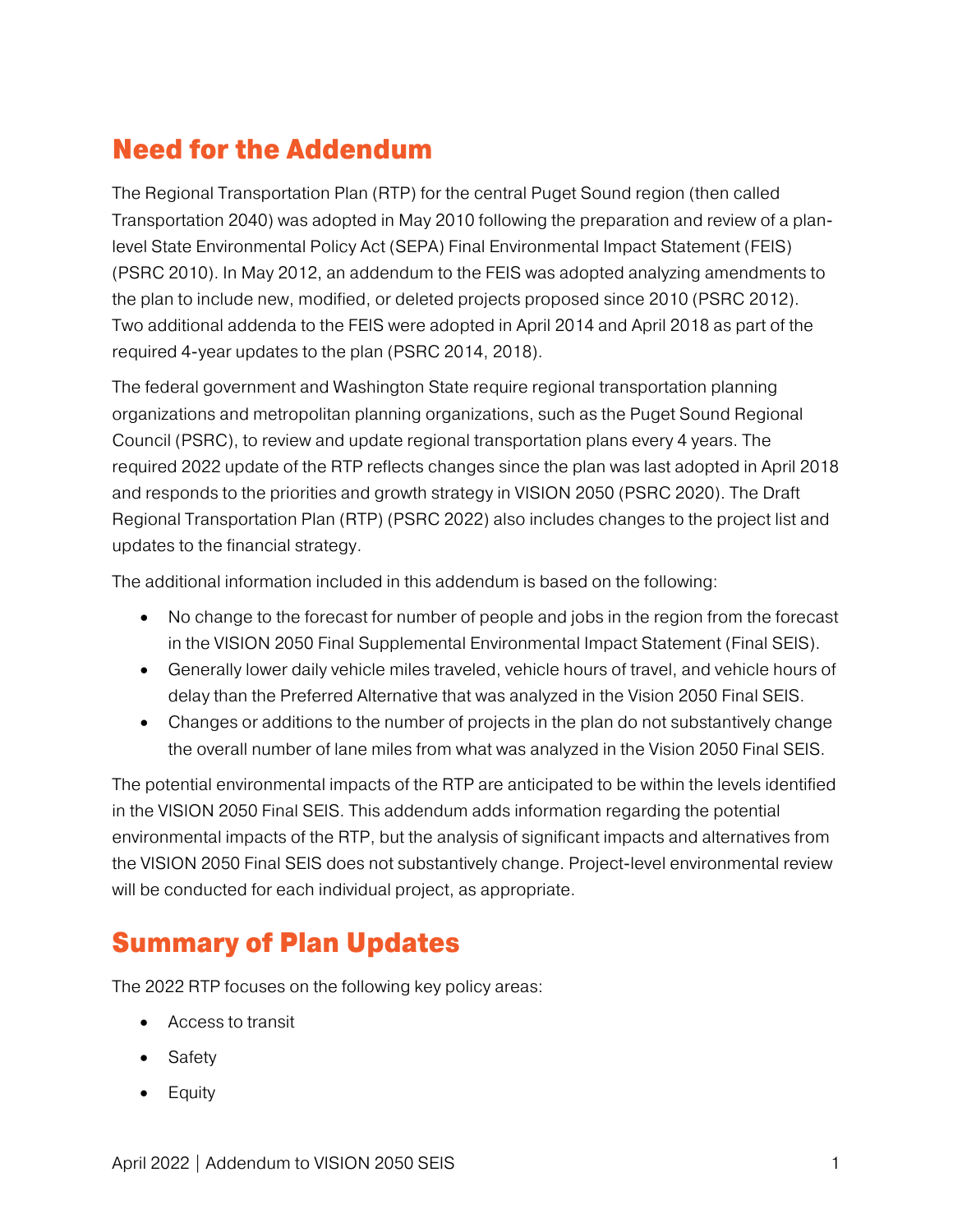- Climate
- Local agency needs
- Future investments

The RTP builds on VISION 2050, acknowledging existing challenges and addressing current and future needs of the transportation system. The update focuses on providing subregional data, to help plan for long-term system investments to accommodate future growth and to support the updates to local comprehensive plans that will align with VISION 2050 and the RTP.

The RTP acknowledges the current impacts and disruptions due to the ongoing COVID-19 pandemic but recognizes the uncertainty and volatility regarding when and how the region returns to pre-pandemic travel behaviors. As a long-range transportation plan, the RTP remains focused on implementing VISION 2050 and addressing the needs and challenges of the transportation system within the 20+ year horizon.

# <span id="page-8-0"></span>Project Changes

### <span id="page-8-1"></span>Summary of Project Changes

There are a total of 404 regional capacity projects in the RTP, reflecting some new, completed, and cancelled projects. The RTP also includes some revisions to project scopes and schedules. The list of projects includes investments that are included in the plan's financial strategy (the "constrained plan") as well as investments that are not yet included in the financial strategy or regional air quality conformity determination, referred to as "unprogrammed" projects. Unprogrammed projects are more conceptual in nature and are not able to proceed to implementation until such time as they are amended into the financially constrained plan.

The complete list of current projects is provided in Appendix D to the RTP, and additional information on the financial strategy is included in Appendix J.

Thirty-seven new projects were added to the "full plan" (the full list of investments both within the financial strategy and those that are unprogrammed), 6 of which were added to the unprogrammed portion of the plan and 31 of which were added to the financially constrained plan. Twenty-one projects were moved from the unprogrammed plan to the constrained plan, and 8 projects were moved from constrained to unprogrammed. In addition, 22 projects have been cancelled since the 2018 RTP and 29 projects have been completed.

<span id="page-8-2"></span>The constrained plan adds approximately 554 lane miles to the system by 2050, an increase of less than 5 percent. This increase is consistent with the range of lane mile changes analyzed in the VISION 2050 Final SEIS, which was approximately 581 miles. The change in number of lane miles is shown in Table 1.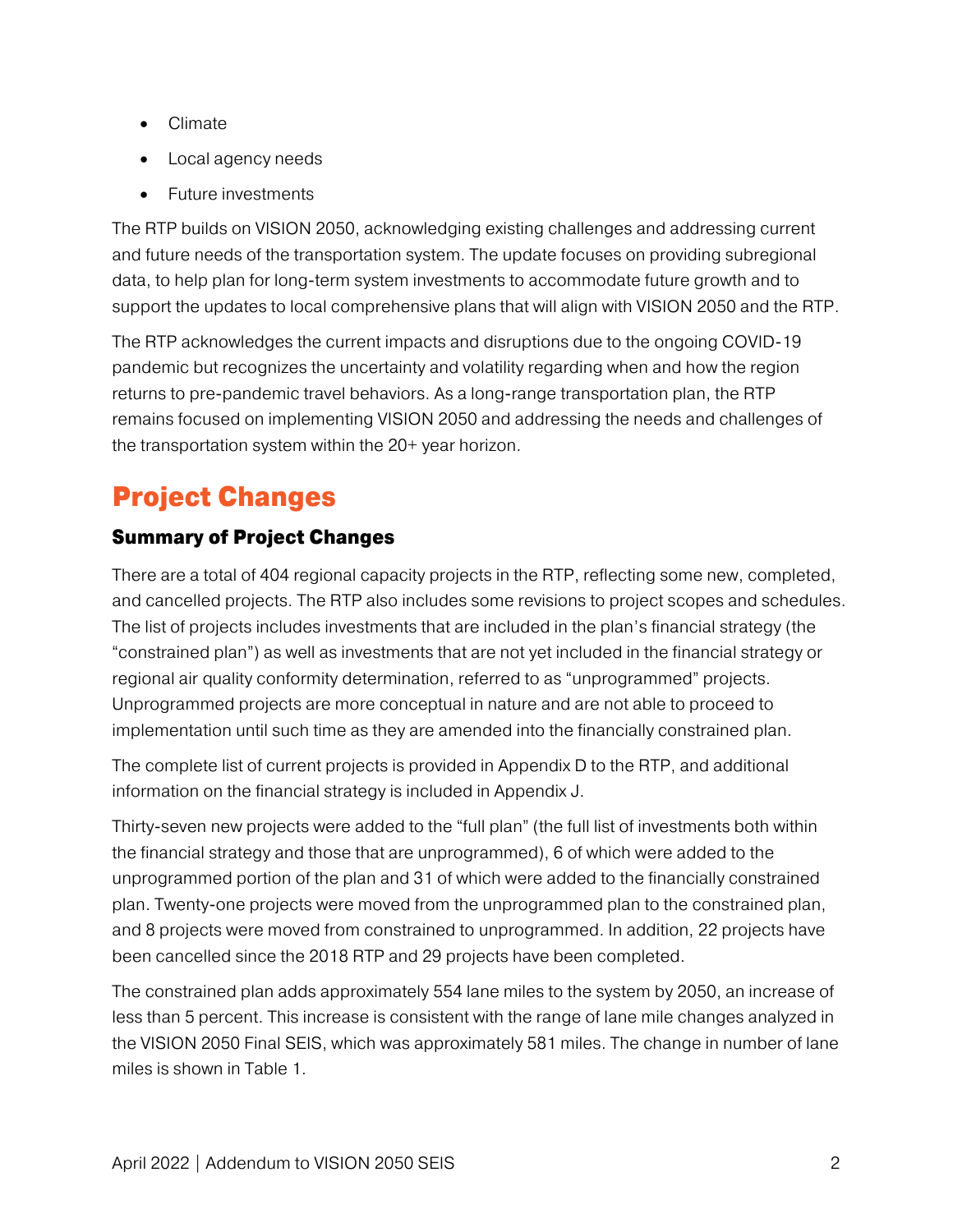Table 1 – Change in Lane Miles

|            | VISION 2050 Comparison to Base Year |                       |                                      | RTP Comparison to Base Year |                             |                                      |
|------------|-------------------------------------|-----------------------|--------------------------------------|-----------------------------|-----------------------------|--------------------------------------|
| Metric     | Base Year<br>2014                   | 2050 All<br>Scenarios | Change in<br>Number of<br>Lane Miles | Base Year<br>2018           | 2050<br>Constrained<br>Plan | Change in<br>Number of<br>Lane Miles |
| Lane Miles | 13,948                              | 14,529                | 581                                  | 13.940                      | 14.494                      | 554                                  |

A list of the new projects included in the RTP is in Attachment A; a list of the projects that have been canceled is in Attachment B; and a list of projects with a change to financial plan status is in Attachment C.

Overall, the project changes are consistent with what was analyzed in the VISION 2050 Final SEIS and the previous addenda. The potential impacts of the updated RTP are anticipated to be within the levels identified in the VISION 2050 Final SEIS. As shown in Tables 1 through 4, the change in number of lane miles, travel mode share, and emissions will be approximately the same as what was analyzed in the VISION 2050 Final SEIS, and the regional network measures, such as daily vehicle miles traveled and hours of delay, will be less than with VISION 2050.

No new significant adverse environmental impacts are anticipated as a result of the updated plan. Refer to the information below, the Draft RTP, and appendices for additional supporting information.

#### <span id="page-9-0"></span>Subsequent Environmental Review and Project Review Process

The region or project sponsors are not committed to specific project outcomes based on the incorporation of the Regional Capacity Project List in the RTP. Those projects will be subject to additional planning and environmental review prior to implementation. Specifically:

- 1. Projects on the RTP's Regional Capacity Project List will be subject to PSRC's Project Approval process ("Candidate-to-Approved"), which contains criteria that must be met before these projects can be implemented. These criteria address project-level financial feasibility, completion of appropriate project-level environmental review processes, and other matters.
- <span id="page-9-1"></span>2. All projects will undergo project-level environmental review by the project sponsor, as appropriate.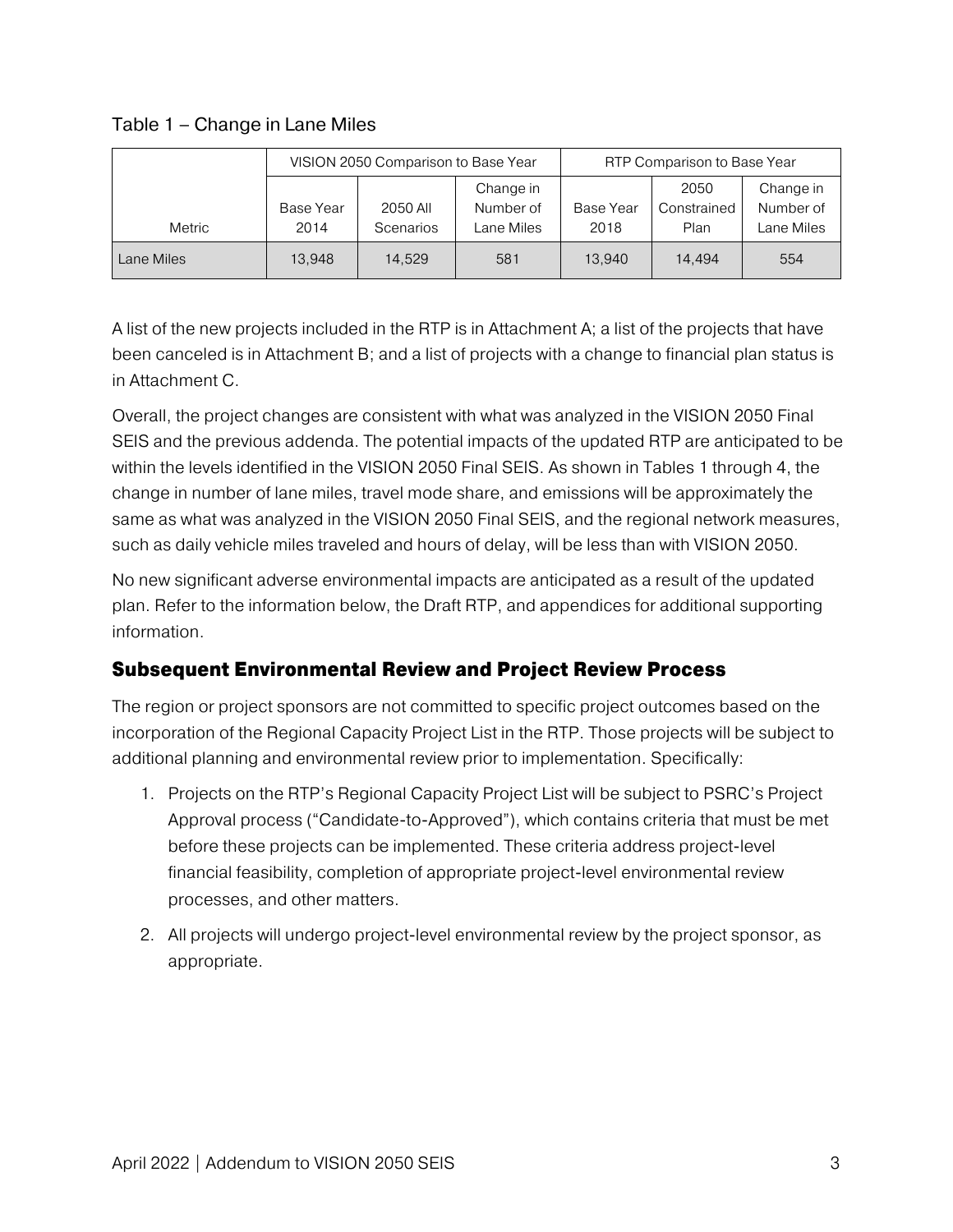## Additional Information

Since the RTP was adopted in 2010 and updated in 2014 and 2018, more current information and modeling tools have become available, including land use and economic data, updates to the travel demand mode, and updates to the Environmental Protection Agency's (EPA) Motor Vehicle Emission Simulator (MOVES3).

### <span id="page-10-0"></span>Transportation System Outcomes

The project changes in the RTP result in similar transportation impacts to those described in the VISION 2050 Final SEIS. The modeling tools, however, have been updated based on current information. To illustrate the transportation impacts and similarity to what was described in VISION 2050, the vehicle miles of travel and vehicle hours of travel are provided in Table 2. RTP Appendix I, Modeling Tools, describes the updated analysis.

<span id="page-10-1"></span>As shown in Table 2, the updated modeling shows similar outputs for vehicle miles traveled, vehicle hours traveled, and vehicle hours of delay as compared to the range of impacts tested in the VISION 2050 Final SEIS. The range of 2050 results analyzed for the RTP are either within the range of alternatives analyzed for environmental impacts as the VISION 2050 Final SEIS or in the case of delay are below, resulting in similar and—in the case of delay—lessened overall impacts.

|                                 |                     | <b>RTP</b>               |                   |                            |
|---------------------------------|---------------------|--------------------------|-------------------|----------------------------|
| Metric                          | Base Year<br>(2018) | 2050<br>Constrained Plan | 2050<br>Full Plan | VISION 2050 Alternatives   |
| Daily Vehicle Miles Traveled    | 87,700,000          | 105,700,000              | 106,400,000       | 104,000,000 to 108,000,000 |
| Daily Vehicle Hours<br>Traveled | 2,781,000           | 3,538,000                | 3,508,000         | 3,490,000 to 3,680,000     |
| Delay (hours)                   | 403,000             | 620,000                  | 590,000           | 702,000 to 765,000         |

#### Table 2 – Regional Network Measures

<span id="page-10-2"></span>The travel mode share results summarized in Table 3 show a reduction in drive-alone trips and an increase in transit and nonmotorized trips for the RTP. The changes in the updated plan are also consistent with the range of impacts tested in the VISION 2050 Final SEIS and, in general, highlight an even greater switch away from driving alone to transit and nonmotorized modes of travel. These shifts are reflective of the combination of land use near high-capacity transit alongside transit access and network improvements for all users of the transportation system.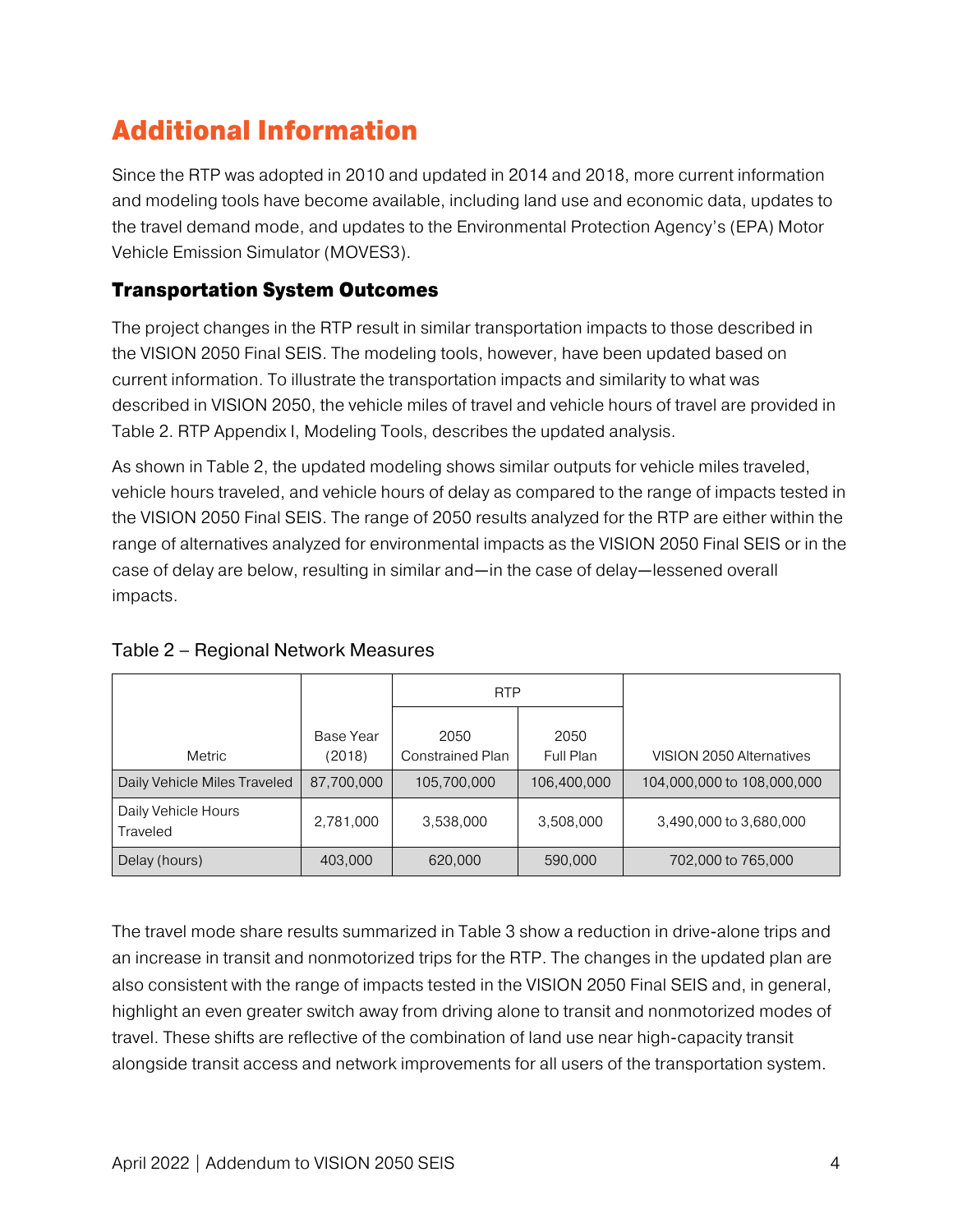Mode Base Year (2018) RTP VISION 2050 Alternatives 2050 Constrained Plan 2050 Full Plan Drive Alone | 68% | 55% | 55% | 61% to 64% Shared Ride | 15% | 14% | 14% | 14% | 13% Transit 6% 13% 13% 9% to 10% Nonmotorized 11% 18% 18% 18% 18% 14% to 15%

Table 3 – Travel Mode Shares

#### <span id="page-11-0"></span>Regional Emissions Analysis

<span id="page-11-1"></span>PSRC used the most recent version of EPA's MOVES3 to develop emissions factors used to conduct the air quality analysis for the RTP. The regional air quality analysis estimates future regional motor vehicle emissions of criteria pollutants and greenhouse gases. These results, as shown in Table 4, reflect the continued improvements in vehicle and fuel technology and the turnover of the fleet over the next 30 years as well as the impacts from the land use policies and transportation investments in VISION 2050 and the RTP. The regional analysis for the RTP results in similar or lower emissions for all pollutants in 2050 when compared with the range of alternatives tested in the VISION 2050 Final SEIS.

|                                       |           | <b>RTP</b>       |           |                          |
|---------------------------------------|-----------|------------------|-----------|--------------------------|
|                                       | Base Year | 2050             | 2050      |                          |
| Pollutant                             | (2018)    | Constrained Plan | Full Plan | VISION 2050 Alternatives |
| Carbon Dioxide<br>Equivalent $(CO2e)$ | 43,582    | 37,682           | 37,702    | 39,140 to 40,900         |
| Carbon Monoxide (CO)                  | 487.8     | 204.5            | 204.6     | 202.40 to 206.3          |
| Ozone                                 |           |                  |           |                          |
| Nitrogen Oxides<br>$(NO_x)$           | 79.6      | 21.2             | 20.8      | 21.1 to 21.8             |
| Volatile Organic<br>Compounds         | 18.9      | 5.9              | 5.9       | 6.3 to 6.4               |
| <b>Fine Particulates</b>              |           |                  |           |                          |
| $PM_{2.5}$                            | 2.25      | 1.52             | 1.51      | 1.54 to 1.62             |
| $PM_{10}$                             | 6.32      | 6.73             | 6.63      | 7.41 to 7.86             |

|  | Table 4 - Regional Emissions Analysis Results (tons/day)* |  |
|--|-----------------------------------------------------------|--|
|--|-----------------------------------------------------------|--|

\* All emissions calculated using wintertime rates, except for volatile organic compounds, which are shown at their maximum during summer.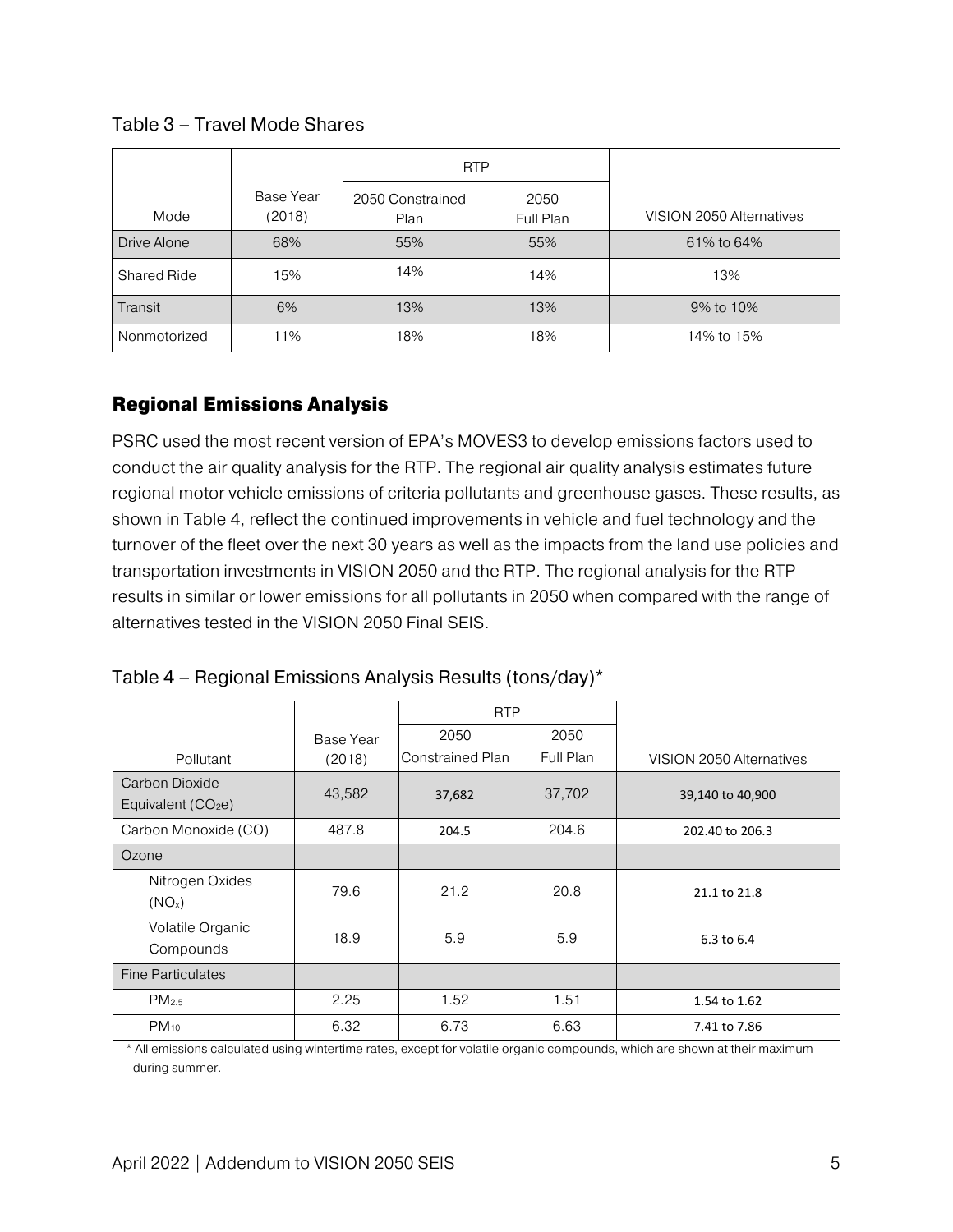### <span id="page-12-0"></span>Conformity Analysis

PSRC is required to demonstrate that the RTP conforms to the State's Implementation Plan for Air Quality. As illustrated in Table 5, the projects and programs in the plan are well within the established limits for the criteria pollutant for which conformity currently applies in the region fine particulates (including the precursors of  $PM_{2.5}$  and nitrogen oxides  $[NO_{x}]$ ). The region is in attainment of all other criteria pollutants.

The air quality impacts of the RTP would not be substantively different from those addressed in the VISION 2050 Final SEIS, would be less than the impacts anticipated in the 2018 RTP, and would fall below required limits. As a result of the analysis, PSRC determined that the RTP conforms to the Washington State Implementation Plan as required by the federal Clean Air Act and the state's Washington Clean Air Act. More information is provided in Appendix G, Air Quality Conformity, of the RTP.

|                                       | <b>RTP</b>        |                 |  |
|---------------------------------------|-------------------|-----------------|--|
|                                       | PM <sub>2.5</sub> | NO <sub>x</sub> |  |
| 2017 Motor Vehicle Emissions Budget*  | 1,888             | 41,790          |  |
| 2017                                  | 663               | 22,816          |  |
| 2020                                  | 621               | 20,456          |  |
| 2026 Motor Vehicle Emissions Budget** | 1,321             | 22,880          |  |
| 2026                                  | 495               | 13,374          |  |
| 2030                                  | 410               | 8,653           |  |
| 2040                                  | 413               | 6,167           |  |
| 2050                                  | 447               | 6,162           |  |

<span id="page-12-2"></span>

| Table $5$ – PM <sub>2.5</sub> and NO <sub>x</sub> Emissions Analysis Results (lbs/day) |  |  |
|----------------------------------------------------------------------------------------|--|--|
|----------------------------------------------------------------------------------------|--|--|

\* Estimated emissions for years 2017 through 2025 must be less than the 2017 Motor Vehicle Emissions Budget.

\*\* Estimated emissions for years 2026 and beyond must be less than 2026 Motor Vehicle Emissions Budget.

#### <span id="page-12-1"></span>Environmental Justice

The RTP builds from VISION 2050 goals and policies for racial and social equity, applying an equity focus to all aspects of the plan, including the evaluation of existing and future conditions and the analysis of performance measures and regional outcomes. A detailed analysis is included in Appendix F, Regional Equity Analysis, of the RTP.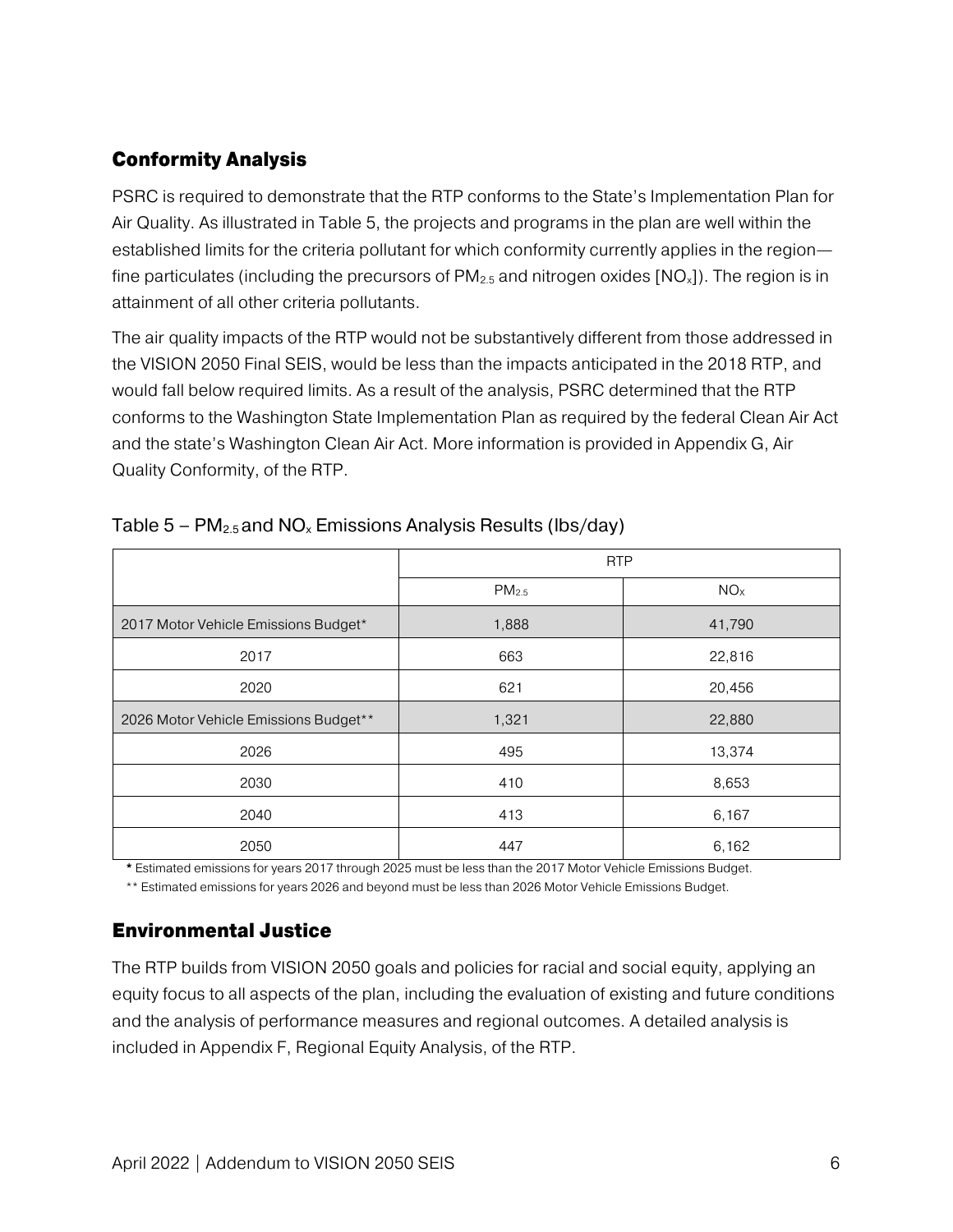## <span id="page-13-0"></span>Conclusion

The updated transportation modeling with the RTP results in similar ranges of network changes as originally analyzed in the VISION 2050 Final SEIS. This is true for vehicle lane miles added, miles of travel, vehicle hours of travel, vehicle hours of delay, and regional mode shares for all trip purposes.

The updated air quality analysis also continues to meet all federal and state air quality requirements and provides a sufficient basis for PSRC to determine that the RTP conforms to the Washington State Implementation Plan, as required by the federal Clean Air Act and the state's Washington Clean Air Act. The RTP analysis results in similar or lower emission levels for all air pollutants, including greenhouse gases, compared to alternatives in the VISION 2050 Final SEIS. The RTP further includes additional information on the full Four-Part Greenhouse Gas Strategy to achieve the region's overall climate goals by 2050.

The RTP continues to focus on targeting transportation investments that ensure people can safely and equitably get to work and recreation, freight and goods movement can supply businesses and people, and ports can continue to function as regional and global gateways. The RTP identifies how the region will meet its transportation needs over the next 30 years (10 years beyond the 2018 RTP).

The net marginal effects of the plan changes are likely to reduce adverse environmental impacts and be within the levels described in the VISION 2050 Final SEIS. No new significant adverse environmental impacts are anticipated from the updated RTP.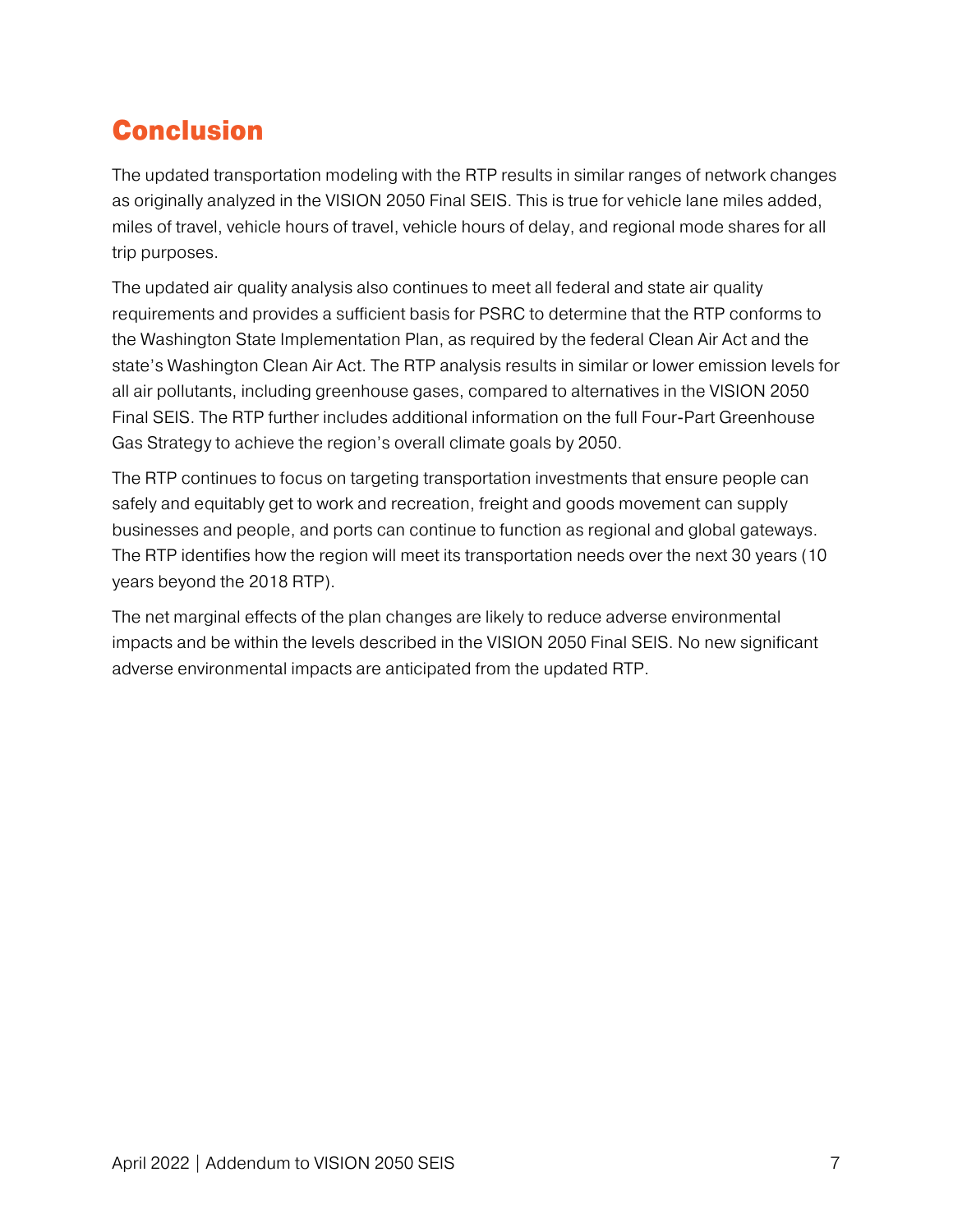### <span id="page-14-0"></span>References

- PSRC (Puget Sound Regional Council). 2010. Transportation 2040 Final Environmental Impact Statement. Issued March 19, 2010. Available at: https://www.psrc.org/environmentalreview-transportation-2040.
- PSRC. 2012. Transportation 2040 Final Environmental Impact Statement Addendum. Issued May 7, 2012. Available at: https://www.psrc.org/environmental-review-transportation-2040.
- PSRC. 2014. Transportation 2040 Final Environmental Impact Statement 2014 Addendum. Issued April 3, 2014. Available at: https://www.psrc.org/environmental-reviewtransportation-2040.
- PSRC. 2018. The Regional Transportation Plan 2018. Adopted May 31, 2018. Available at: https://www.psrc.org/our-work/rtp.
- PSRC. 2020. VISION 2050 Final Environmental Impact Statement. Issued March 18, 2020. Available at: https://www.psrc.org/sites/default/files/v2050finalseis-march2020.pdf.
- PSRC. 2022. Draft 2022-2050 Regional Transportation Plan. January 13, 2022. Available at: https://engage.psrc.org/welcome-rtp.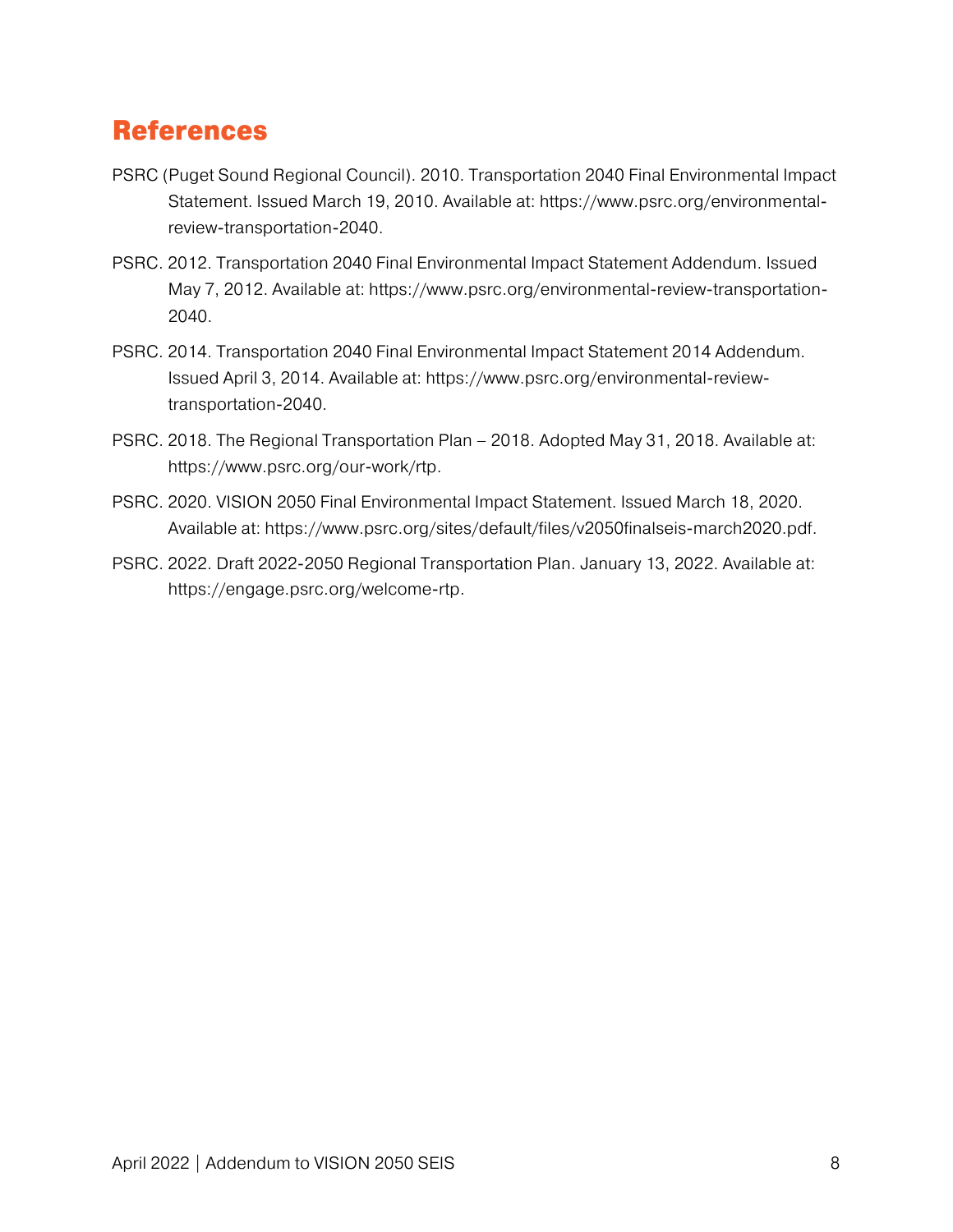## <span id="page-15-0"></span>Attachment A – New Projects Added to the RTP

| Sponsor                        | Title                                                                           | <b>Plan Status</b>             |
|--------------------------------|---------------------------------------------------------------------------------|--------------------------------|
| Auburn                         | E Valley Highway Widening                                                       | <b>Financially Constrained</b> |
| <b>Bothell</b>                 | SR 527 (211th Street SE to north of SR 524)                                     | <b>Financially Constrained</b> |
| Bremerton                      | SR 303 Two Way Left Turn Lane Replacement                                       | <b>Financially Constrained</b> |
| <b>Bremerton</b>               | Wheaton Way Business Access and Transit (BAT) Lane                              | <b>Financially Constrained</b> |
| <b>Bremerton</b>               | Warren Avenue/Callahan Drive Roundabout                                         | <b>Financially Constrained</b> |
| Kent                           | S 212th Street Multimodal Corridor                                              | <b>Financially Constrained</b> |
| Kent                           | SR 516 (Canyon Drive/SE 256th Street) Multimodal Corridor                       | <b>Financially Constrained</b> |
| King County/Metro              | ID# 1049: Kent Tukwila Seattle                                                  | <b>Financially Constrained</b> |
| King County/Metro              | ID# 1028/3101: Crossroads Bellevue U District                                   | <b>Financially Constrained</b> |
| King County/Metro              | ID# 1999: Redmond Overlake South Bellevue                                       | <b>Financially Constrained</b> |
| King County/Metro              | Ballard to Pier 50 Seattle Passenger Only Ferry Route                           | <b>Financially Constrained</b> |
| King County/Metro              | Kenmore to University of Washington Passenger Only Ferry Route                  | <b>Financially Constrained</b> |
| King County/Metro              | Kirkland to University of Washington Passenger Only Ferry Route                 | <b>Financially Constrained</b> |
| King County/Metro              | West Seattle Mobility Transit Hub                                               | <b>Financially Constrained</b> |
| Kitsap Transit                 | North Kitsap (SR305 Corridor) Park & Rides                                      | <b>Financially Constrained</b> |
| Kitsap Transit                 | Fast Ferry Docking Facility - Seattle                                           | <b>Financially Constrained</b> |
| Lynnwood                       | <b>Scriber Creek Trail</b>                                                      | <b>Financially Constrained</b> |
| Maple Valley                   | SR 169 Widening (from SE 276th St to South City Limits)                         | <b>Financially Constrained</b> |
| <b>Pierce County</b>           | 112th St E, A St S to 18th Ave E                                                | <b>Financially Constrained</b> |
| Redmond                        | <b>Bel-Red Road Bicycle Facility</b>                                            | <b>Financially Constrained</b> |
| Renton                         | Grady Way Overpass                                                              | <b>Financially Constrained</b> |
| Sammamish                      | 228th Ave SE Capacity Improvements from Issaquah-Pine Lake Rd<br>to SE 43rd Way | <b>Financially Constrained</b> |
| Seattle                        | First Hill Street Car - Broadway Extension                                      | <b>Financially Constrained</b> |
| Seattle                        | West Marginal Way Vision Zero Projects                                          | <b>Financially Constrained</b> |
| Seattle                        | Seattle Transit Priority Lanes                                                  | <b>Financially Constrained</b> |
| Shoreline                      | 148th Street Non-Motorized Bridge                                               | <b>Financially Constrained</b> |
| Tacoma                         | South 21st Street (Jefferson to Tacoma Ave)                                     | <b>Financially Constrained</b> |
| Tacoma                         | Portland Avenue: I-5 to 72nd St E                                               | <b>Financially Constrained</b> |
| Tacoma                         | Orchard St/Lakewood Dr: S 56th St to S 74th St                                  | <b>Financially Constrained</b> |
| Tacoma                         | S 74th/72nd St: S Cedar St to Waller Rd                                         | <b>Financially Constrained</b> |
| Tacoma                         | South Tacoma Way from Pine Street to South 47th St                              | <b>Financially Constrained</b> |
| Federal Way                    | S 356th - 1st Ave S to SR 99                                                    | Unprogrammed                   |
| Fife                           | 62nd Ave Pedestrian Bridge Over Interstate 5                                    | Unprogrammed                   |
| Kent                           | I-5 Regional Trail                                                              | Unprogrammed                   |
| Kent                           | Kent-Des Moines Multimodal Transportation Hub                                   | Unprogrammed                   |
| Pierce Transit                 | HCT: Route 4 Corridor Lakewood to Puyallup                                      | Unprogrammed                   |
| <b>WSDOT Olympic</b><br>Region | SR 410/254th Ave E to Cole St - Widening                                        | Unprogrammed                   |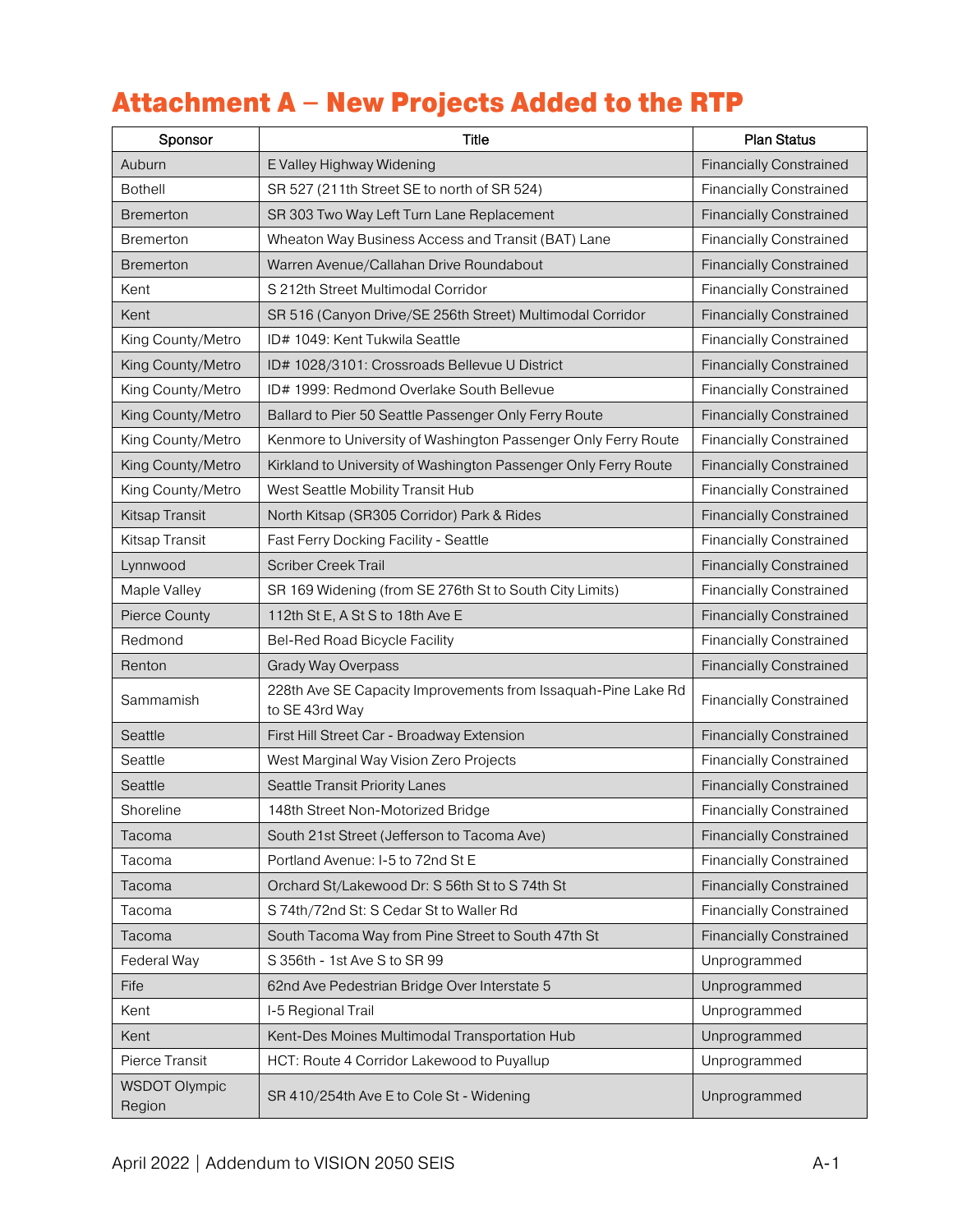# <span id="page-16-0"></span>Attachment B – Canceled Projects Removed from RTP

| Sponsor                       | Title                                                       |  |  |
|-------------------------------|-------------------------------------------------------------|--|--|
| <b>Bothell</b>                | Parking Garage (Bothell)                                    |  |  |
| <b>Bothell</b>                | Bothell-Everett Highway Corridor (228th Street SE to I-405) |  |  |
| <b>Community Transit</b>      | North Snohomish Co. Park & Ride                             |  |  |
| Edmonds                       | <b>Edmonds Street Flyover</b>                               |  |  |
| Kent                          | Willis Street BNSF Grade Separation                         |  |  |
| King County                   | 140th/132nd Avenue SE                                       |  |  |
| King County/Metro             | ID# RR 1025: Kenmore to Overlake via Totem Lake             |  |  |
| King County/Metro             | ID# RR 1026: East Redmond to Kirkland via Redmond           |  |  |
| King County/Metro             | ID# RR 1075: Renton Highlands to Rainier Beach via Renton   |  |  |
| King County/Metro             | ID# RR 1515: Kent to Twin Lakes via Star Lakes              |  |  |
| <b>Kitsap County</b>          | Silverdale Way - Chico to Byron Street                      |  |  |
| Kitsap County                 | Newberry Hill Rd SR3 to Chico/Silverdale Way Roundabout     |  |  |
| <b>Pierce County</b>          | 176th St E                                                  |  |  |
| Sammamish                     | Issaquah Fall City/Duthie Hill Road                         |  |  |
| Tacoma                        | Portland Ave Arterial Improvements for Freight/Transit      |  |  |
| Tukwila                       | Strander Blvd/SW 27th St Extension                          |  |  |
| <b>WSDOT Northwest Region</b> | I-5 @ Airport/Industrial Way                                |  |  |
| <b>WSDOT Northwest Region</b> | US 2: Monroe Bypass Phases 2 & 3                            |  |  |
| <b>WSDOT Northwest Region</b> | SR 18: Tiger Mountain Park Entrance to Deep Creek Widening  |  |  |
| <b>WSDOT Northwest Region</b> | SR 524: SR 527 to 39th Ave SE Widening                      |  |  |
| <b>WSDOT Northwest Region</b> | SR 524: 39th Ave SE to SR 522 Widening                      |  |  |
| <b>WSDOT Northwest Region</b> | US 2: Trestle Widening - Stage 2                            |  |  |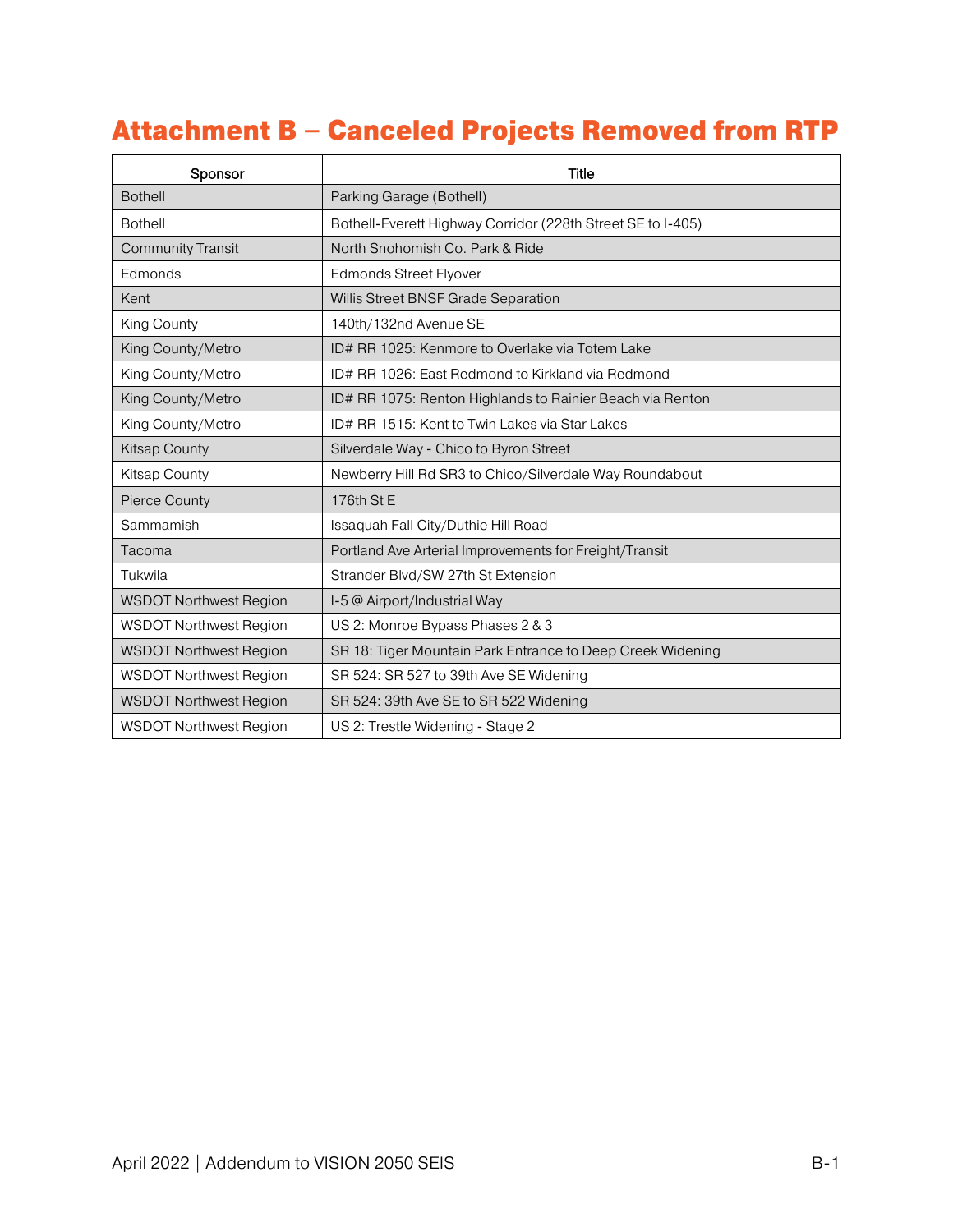# <span id="page-17-0"></span>Attachment C – Projects with a Change to Financial

### Plan Status

| Sponsor                                 | <b>Title</b>                                                      | <b>Financial Plan</b><br><b>Status</b> | <b>Financial Plan Status</b><br>Change Type   |
|-----------------------------------------|-------------------------------------------------------------------|----------------------------------------|-----------------------------------------------|
| Bainbridge Island                       | Agate Pass Bridge Replacement                                     | Unprogrammed                           | Financially<br>Constrained to<br>Unprogrammed |
| Bainbridge Island                       | Sound to Olympics Trail Segment                                   | Unprogrammed                           | Financially<br>Constrained to<br>Unprogrammed |
| <b>Community Transit</b>                | Swift BRT Green Line Extension to<br><b>UW Bothell Campus</b>     | Unprogrammed                           | Financially<br>Constrained to<br>Unprogrammed |
| <b>Community Transit</b>                | Swift BRT Silver Line - Airport Road<br>to Cathcart Way (Everett) | Unprogrammed                           | Financially<br>Constrained to<br>Unprogrammed |
| Kent                                    | 212th Street BNSF Railroad Grade<br>Separation                    | Unprogrammed                           | Financially<br>Constrained to<br>Unprogrammed |
| Snohomish Co.                           | CT - Snoqualmie Valley Trail                                      | Unprogrammed                           | Financially<br>Constrained to<br>Unprogrammed |
| Tacoma                                  | <b>Trail To The Mountain</b>                                      | Unprogrammed                           | Financially<br>Constrained to<br>Unprogrammed |
| <b>WSDOT NORTHWEST</b><br><b>REGION</b> | I-405 Corridor: SR 520 to NE 70th PI<br>Northbound Auxiliary Lane | Unprogrammed                           | Financially<br>Constrained to<br>Unprogrammed |
| <b>Bremerton</b>                        | 6th Street or 11th Street Road Diet                               | Financially<br>Constrained             | Unprogrammed to<br>Financially<br>Constrained |
| Covington                               | SR 516 - 204th Avenue SE to East<br><b>City Limits</b>            | Financially<br>Constrained             | Unprogrammed to<br>Financially<br>Constrained |
| Covington                               | SR 516 - 192nd Avenue SE to 204th<br>Avenue SE                    | Financially<br>Constrained             | Unprogrammed to<br>Financially<br>Constrained |
| Federal Way                             | 21st Ave SW                                                       | Financially<br>Constrained             | Unprogrammed to<br>Financially<br>Constrained |
| Federal Way                             | City Center Access Complete Project                               | Financially<br>Constrained             | Unprogrammed to<br>Financially<br>Constrained |
| Federal Way                             | City Center Access Project - Phase 1<br>(SB Ramp Modifications)   | Financially<br>Constrained             | Unprogrammed to<br>Financially<br>Constrained |